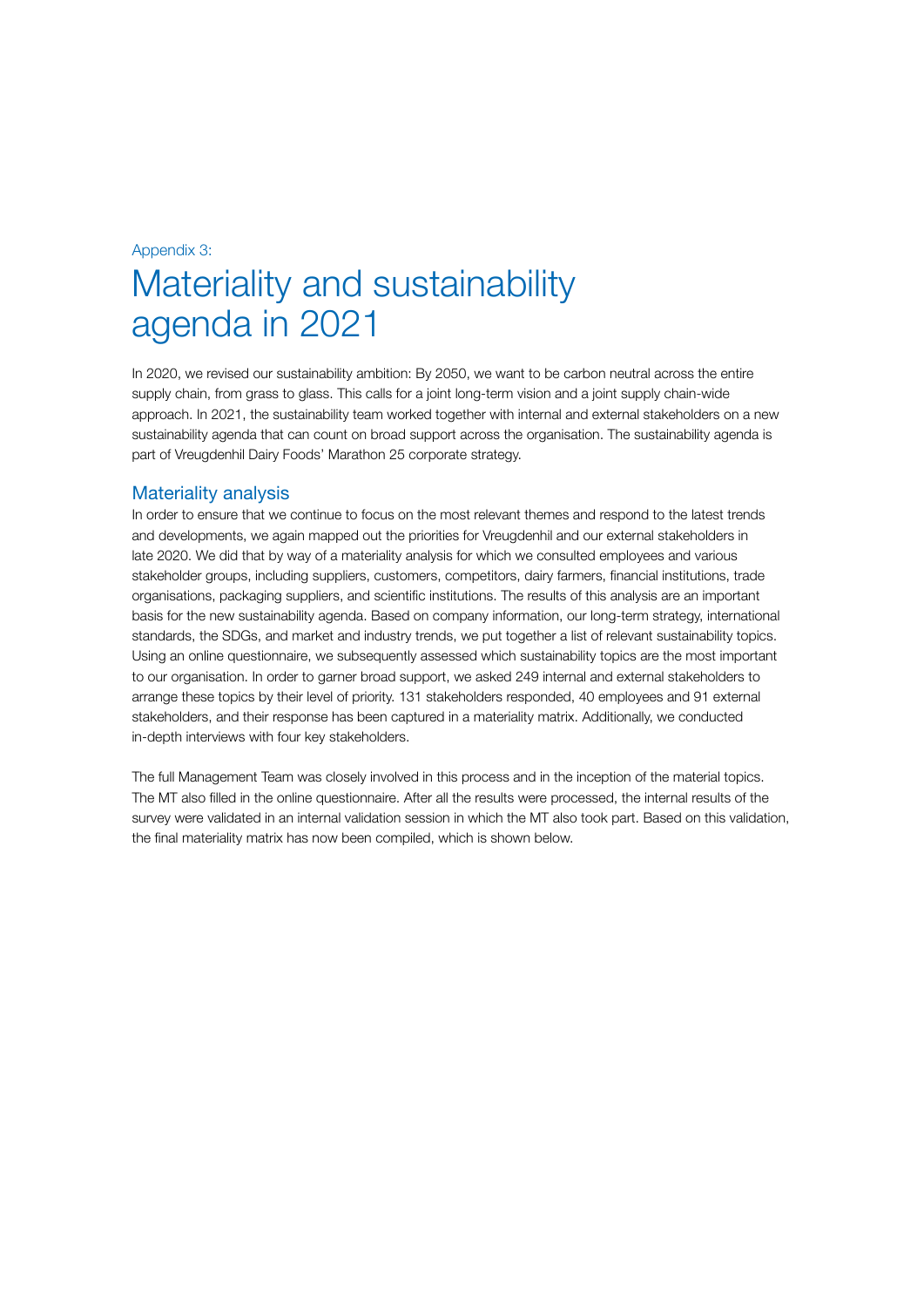

## Materiality matrix

- 1. Product quality and food safety
- 2. Customer satisfaction
- 3. Good employment practices
- 4. Emissions and energy consumption
- 5. Health and nutrition
- 6. Business ethics and integrity
- 7. Responsible dairy farming
- 8. Sustainable collaborations
- 9. Product innovation & development
- 10. Sustainable procurement
- 11. Circular economy
- 12. Economic performance
- 13. Technological innovation
- 14. Human rights
- 15. Water management
- 16. Government policy
- 17. Community development
- 18. Responsible communication



About 10 topics proved to be the most relevant to both our organisation (x-axis) and our stakeholders (y-axis). What stands out compared to the previous materiality matrix, which dates from 2016, is that two socially oriented topics have been added, namely good employment practices and business ethics & integrity. Sustainable collaborations, product innovation & development, and health & nutrition are also new material topics. A number of other topics have ceased to be material, such as transparency and packaging. The new material topics and their definitions are listed in Table 2. These topics are the basis for the new sustainability agenda.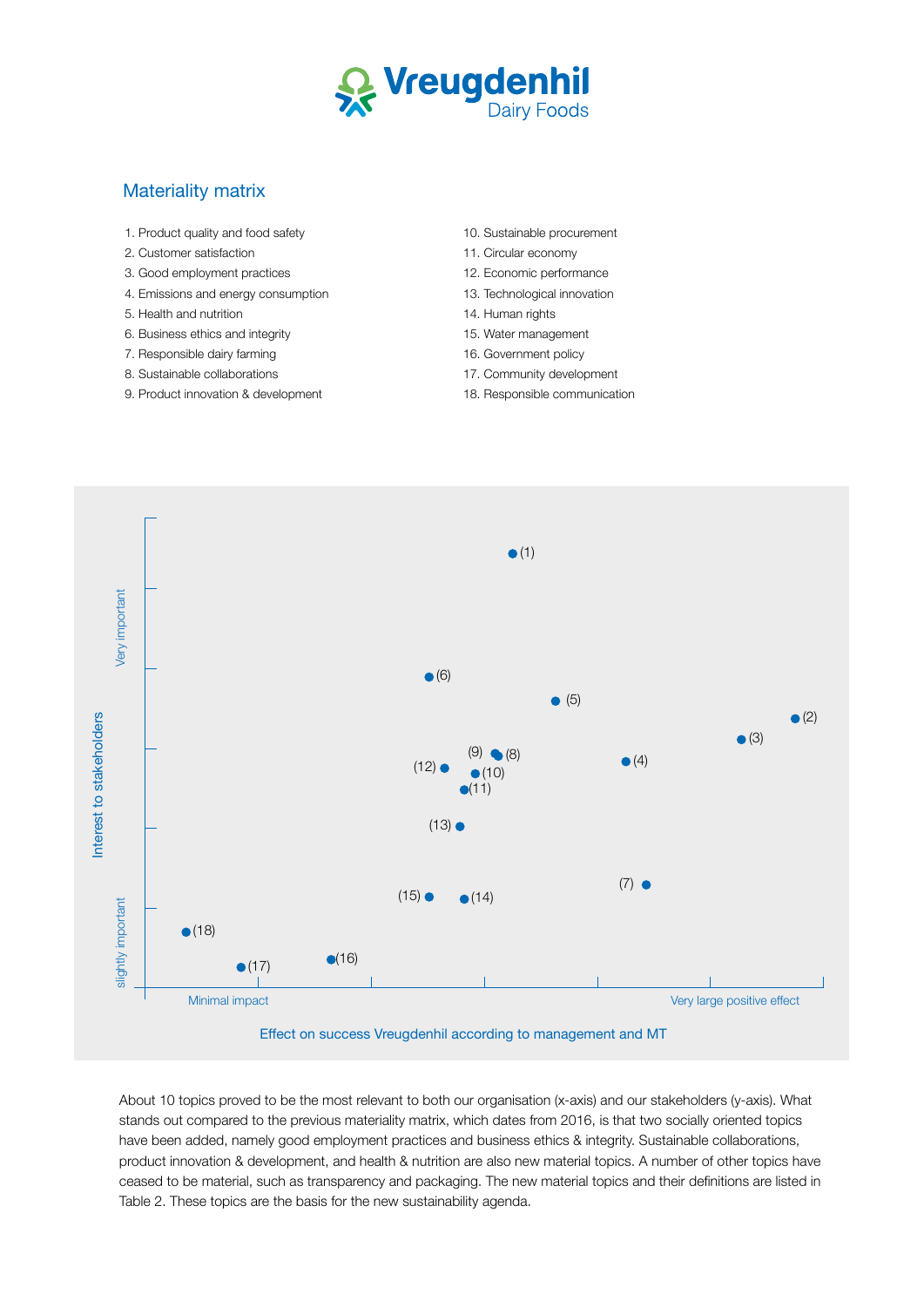

#### Table 2: Material topics and their definitions

| <b>Material topic</b>                       | <b>Definition</b>                                                                                                                                                                                                                                                                                                                                                                                                                                                              |
|---------------------------------------------|--------------------------------------------------------------------------------------------------------------------------------------------------------------------------------------------------------------------------------------------------------------------------------------------------------------------------------------------------------------------------------------------------------------------------------------------------------------------------------|
| <b>Product Quality &amp; Food Safety</b>    | Offering high-quality products that are safe to consume and have a high nutritional<br>value.                                                                                                                                                                                                                                                                                                                                                                                  |
| <b>Customer Satisfaction</b>                | Meeting customer demand and preferences by supplying high-quality products<br>at a good price.                                                                                                                                                                                                                                                                                                                                                                                 |
| <b>Good Employment Practices</b>            | Investing in training to enable employees to develop their skills. Investing in their<br>health and well-being, as well as in diversity.                                                                                                                                                                                                                                                                                                                                       |
| <b>Emissions &amp; Energy Consumption</b>   | Reducing energy consumption and emissions across the entire supply chain<br>to minimise contamination and the use of natural resources.                                                                                                                                                                                                                                                                                                                                        |
| <b>Health &amp; Nutrition</b>               | Offering safe, healthy, and affordable nutritional products that guarantee<br>the availability of food and foodstuffs worldwide.                                                                                                                                                                                                                                                                                                                                               |
| <b>Responsible Dairy Farming</b>            | The responsible dairy farming cluster is made up of three topics:<br>• Biodiversity: protecting and investing in diversity of animals, nature, and<br>landscape elements.<br>• Animal Feed Procurement: minimising the impact of animal feed crop production<br>on water, soil, biodiversity, land use, emissions, and energy consumption.<br>• Animal Welfare: treating dairy cattle in a fair and ethical manner, with a<br>responsible approach to antibiotics and grazing. |
| <b>Business Ethics &amp; Integrity</b>      | Ensuring that our business practices meet high ethical standards in our<br>relationships with customers, suppliers, business partners, and local communities.                                                                                                                                                                                                                                                                                                                  |
| <b>Sustainable Collaborations</b>           | Collaborating with various stakeholders in long-term partnerships focused<br>on healthy and sustainable innovations in the milk industry value chain.                                                                                                                                                                                                                                                                                                                          |
| <b>Product Innovation &amp; Development</b> | Developing new and innovative products that take customers' and consumers'<br>needs and wants into account.                                                                                                                                                                                                                                                                                                                                                                    |
| <b>Sustainable Procurement</b>              | Procuring raw materials from sustainably managed sources to minimise the<br>impact on the environment and rural communities.                                                                                                                                                                                                                                                                                                                                                   |

## New sustainability targets

The sustainability agenda is part of the Marathon 25 corporate strategy. This new sustainability agenda supports our vision of 'Creating Shared Value' and ambition to be 'Carbon neutral from grass to glass by 2050.' The new sustainability agenda is made up of three focus areas, which each consist of five strategic themes with the material topics below that.

## 1. 'Responsible value chain'

As a Dutch producer of milk powder, we deliver the best of milk.

Worldwide, demand for healthy food is rising. The high quality of Dutch milk and our many years' experience make that we are in a position to make a difference for millions of consumers worldwide, day after day.

## **2. 'Great place to work'**

Vreugdenhil wants to be a place where employees enjoy their work in good health and thus contribute to our company's success. We want to keep developing and improving, both on an individual level and as a company, so that everything always gets better one step at a time.

## **3. 'Climate Neutral'**

Pioneering gives us a competitive edge and helps us reduce our environmental impact. We reduce our energy consumption and use more sustainable sources of energy, wherever possible.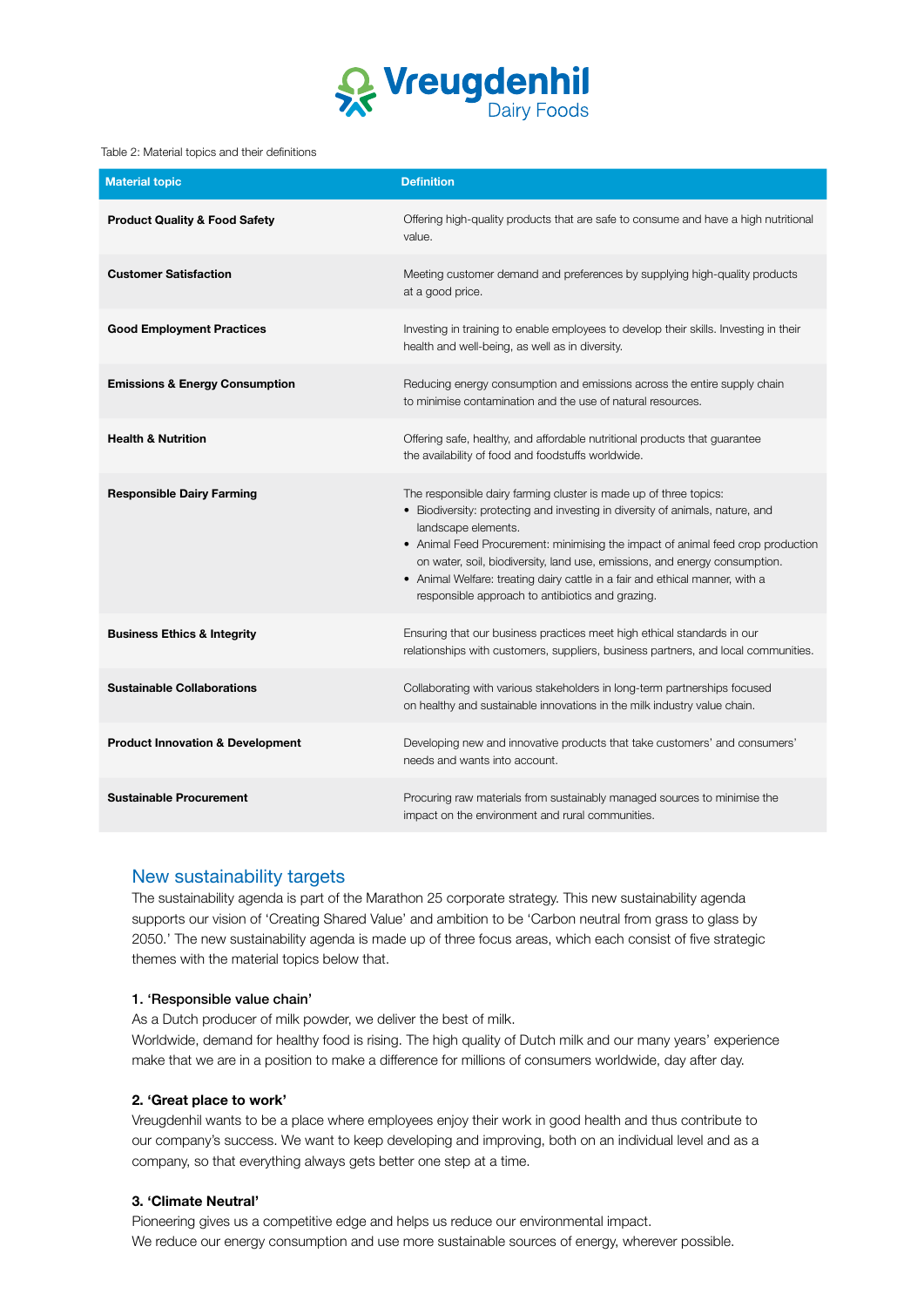

| <b>Vision</b>              | <b>Focus area</b>       | <b>Strategic themes</b>                           | <b>Materiele onderwerpen</b>     |  |
|----------------------------|-------------------------|---------------------------------------------------|----------------------------------|--|
| 'Creating shared<br>value' | Responsible value chain | Nutritious and tasty products                     | Product quality and food safety  |  |
|                            |                         |                                                   | Health and nutrition             |  |
|                            |                         |                                                   | Customer satisfaction            |  |
|                            |                         |                                                   | Sustainable collaborations       |  |
|                            |                         | Fair and environmentally<br>conscious purchasing  | Sustainable procurement          |  |
|                            |                         |                                                   | Product innovation & development |  |
|                            | Great place to work     |                                                   | Good employment practices        |  |
|                            |                         | Healthy and engaged staff                         | Business ethics and integrity    |  |
|                            | Climate neutrality      | Sustainable dairy farming                         | Responsible dairy farming        |  |
|                            |                         | Environmentally friendly<br>factories and offices | Emissions and energy consumption |  |

In dialogue with the MT, targets were set for the material topics for 2030. A total of 33 targets were formulated, a number of which have been selected as KPIs for the sustainability agenda. These KPIs, including their respective baseline values, are listed in Table 3.

#### Table 3: Marathon 25 sustainability agenda KPIs

| <b>Strategic theme</b>                         | <b>Material topic</b>            | <b>Targets for 2030</b>                                                                             | <b>Baseline in 2021</b>                                                         | <b>Target for 2022</b>                                                   | <b>Relevant</b><br><b>SDG</b> |  |
|------------------------------------------------|----------------------------------|-----------------------------------------------------------------------------------------------------|---------------------------------------------------------------------------------|--------------------------------------------------------------------------|-------------------------------|--|
| Responsible value chain                        |                                  |                                                                                                     |                                                                                 |                                                                          |                               |  |
| <b>Nutritious and</b><br><b>Tasty Products</b> | Health & nutrition               | 2 new customers per year who focus<br>on malnutrition and/or ready-to-use<br>therapeutic food       | 2021:0                                                                          | 2 new customers                                                          | SDG 2, 3                      |  |
|                                                | Customer<br>satisfaction         | Sustainability is on the agenda for 100%<br>of customer visits by 2024                              | $2021: < 10\%$                                                                  | Developing an action plan.                                               | SDG <sub>2</sub> ,<br>3, 17   |  |
|                                                | Product quality &<br>food safety | < 0.20% product quality complaints per<br>1,000 tonnes of product.                                  | 2021: 0.20%<br>product quality<br>complaints per<br>1,000 tonnes of<br>product. | $< 0.20\%$ product quality<br>complaints per 1,000 tonnes<br>of product. | SDG 2, 3                      |  |
|                                                | Sustainable<br>collaborations    | 2 new sustainability-related<br>collaborations with partners outside the<br>supply chain every year | 2021:0                                                                          | 2 new collaborations                                                     | <b>SDG 17</b>                 |  |